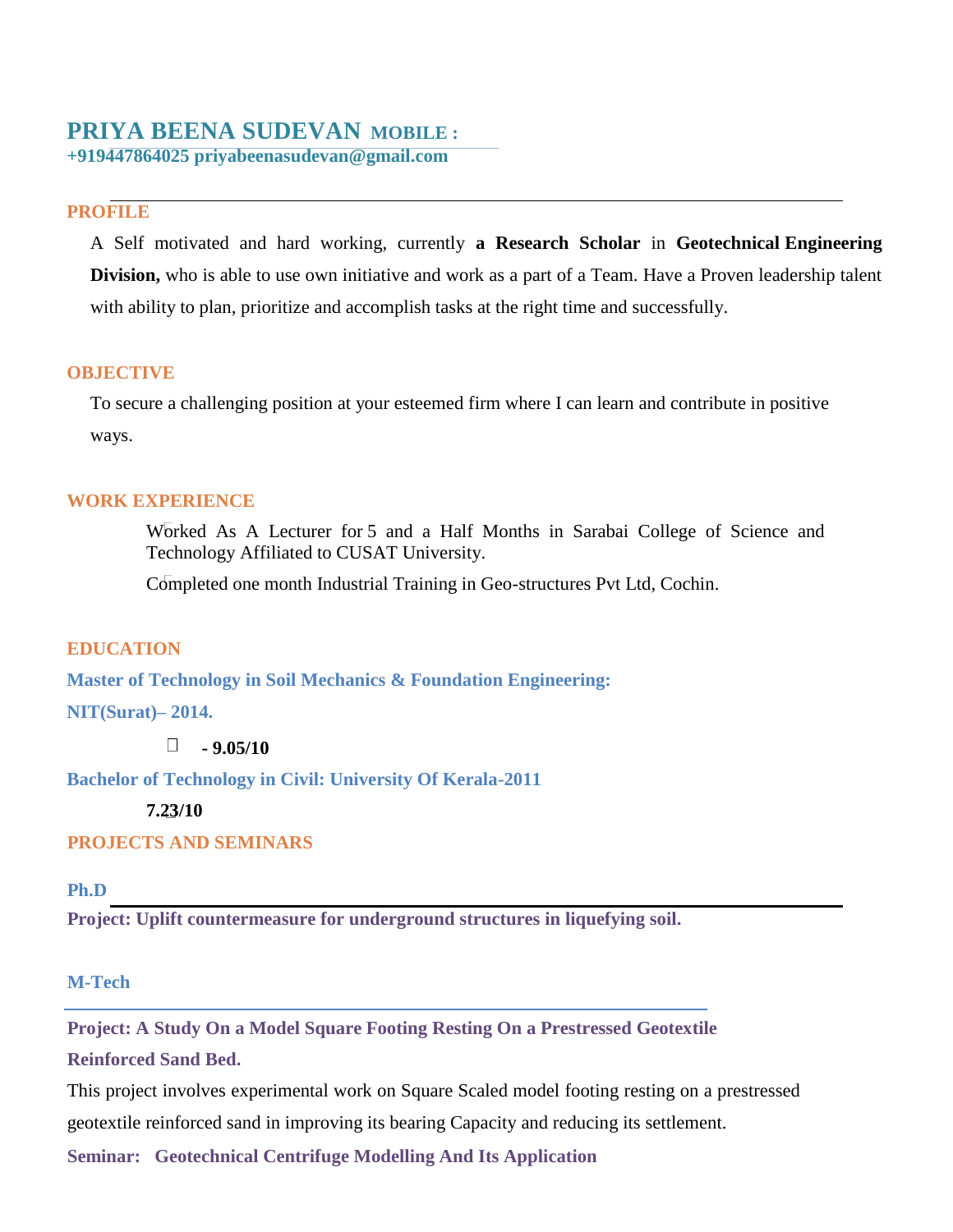This seminar briefly explains the centrifuge modeling and its applications

## **B-TECH**

**Project: Study Of Effect Of Corrosion In Blended Cement.** 

## **PUBLICATIONS**

[1]Priya Beena Sudevan , A.Boominathan and Subhadeep Banerjee. (2018). "Uplift analysis of an underground structure in a liquefiable soil subjected to dynamic Loading", 2018, *Geotechnical Special publicationNo*. 291, (ASCE), Pp. 464 – 472, [doi.org/10.1061/9780784481479.048.](https://doi.org/10.1061/9780784481479.048)

[2]Priya Beena Sudevan , A.Boominathan and Subhadeep Banerjee. (2020). "Numerical study on the liquefaction induced uplift of an underground structure" *International Journal of Geomechanics*. 20(2), (ASCE), DOI: 10.1061/(ASCE)GM.1943-5622.0001578.

[3] Priya Beena Sudevan , A.Boominathan and Subhadeep Banerjee. (2020)."Mitigation of liquefaction-induced uplift of underground structures by soil replacement methods" Geomechanics and Engineering, 23(4), 365-379. DOI: http://dx.doi.org/10.12989/gae.2020.23.4.365.

 [4] Priya Beena Sudevan , A.Boominathan and Subhadeep Banerjee. (2019) "Numerical study on mitigation of liquefaction induced uplift of underground structure" in Earthquake Geotechnical Engineering for Protection and Development of Environment and Constructions: Proceedings of the 7th International Conference on Earthquake Geotechnical Engineering,(ICEGE 2019), Rome, Italy. 5128, CRC Press.

[5] A.Boominathan, Subhadeep Banerjee and Priya Beena Sudevan. (2019)" Numerical analysis on mitigation of liquefaction induced uplift of shallow tunnels"1*7th European Conference on Soil Mechanics and Geotechnical Engineering (XVII ECSMGE) "* Reykjavik, September 2019.

[6] Manuscript on "Shake table and numerical analysis for mitiagtion of liquefaction induced uplift of underground structure" under preparation.

## **PROGRAMS ATTENDED**

- Attended and co-ordinated in 8<sup>th</sup> Biennial Conference On *Structural Engineering Convention* 2012(Surat).
- Participated in *Indian Geotechnical Conference* 2013(IIT Roorkee).
- Participated in Finishing School For MTech And PhD Students on "*Overview Of Ground Improvement Techniques*".
- Participated in a Five day short term course on *Ground Improvement Interpretations and*  $\bullet$ *Investigations (GIII-13) NIT SURAT*
- Participated in the national workshop on *Advanced Geotechnical Engineering at NIT SURAT.*